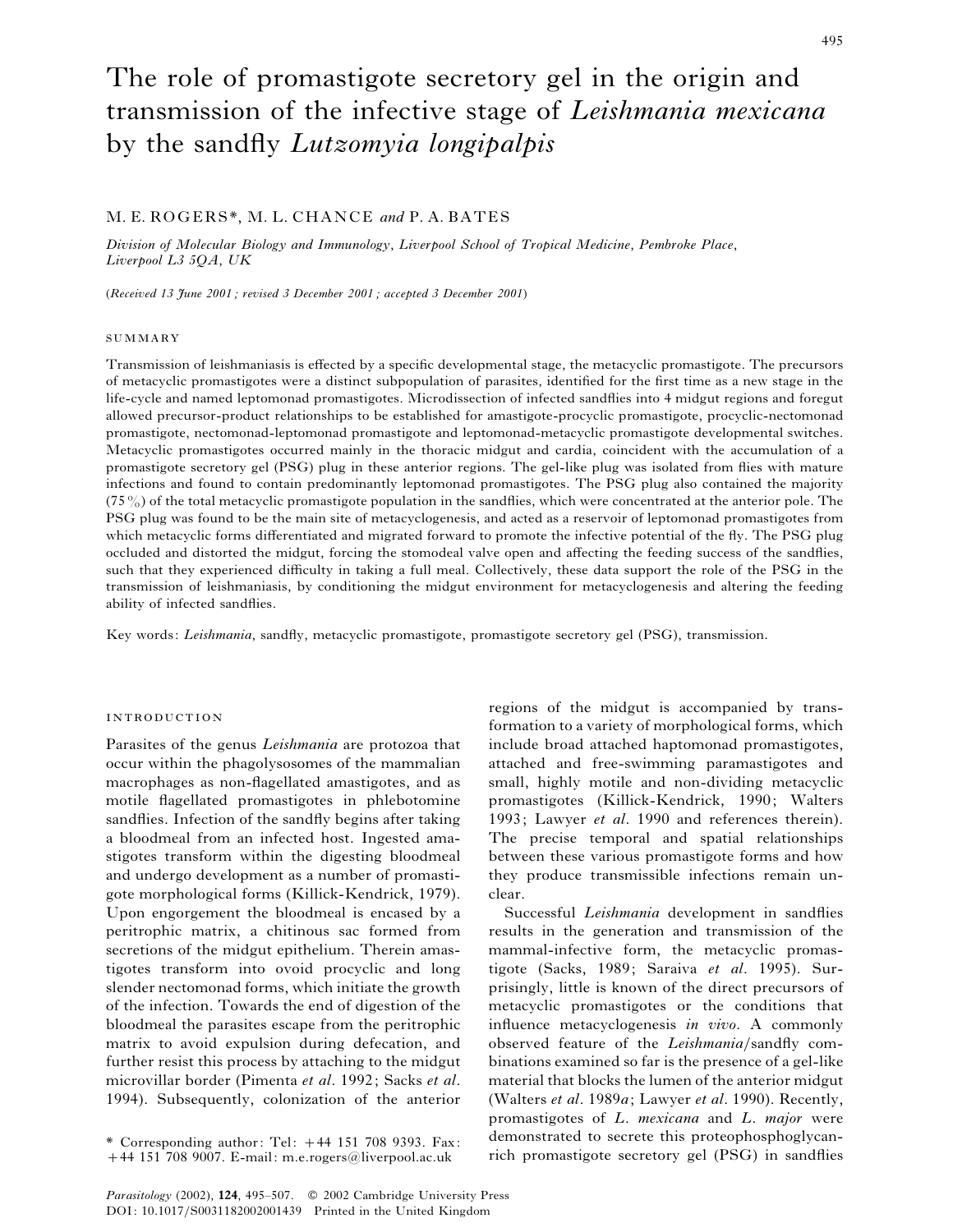(Stierhof *et al*. 1999). These observations have fuelled the idea that the blocked state of the infected sandfly may frustrate normal blood feeding and, therefore, promote transmission by causing more frequent biting and/or for longer feeding. Furthermore, it has been proposed that infected sandflies transmit leishmaniasis by regurgitation of metacyclic promastigotes when the blockage is finally cleared (Shortt & Swaminath, 1928; Killick-Kendrick, 1979). In the present study, the spatial variation of the parasites embedded within the PSG is examined for the first time. We propose a role for this subpopulation of parasites, which we name leptomonad promastigotes, in generating and maintaining the population of mammal-infective metacyclic promastigotes. In addition, evidence is given that the accumulation of PSG promotes transmission by altering the feeding success of heavily infected sandflies and conditioning the midgut in favour of metacyclogenesis.

## MATERIALS AND METHODS

## *Maintenance and infection of sandflies*

A laboratory colony of *Lutzomyia longipalpis* established from flies caught in Jacobina, Bahia, Brazil (Jacobina strain) was used in all experiments, and maintained using standard methods (Modi, 1997). Five-day-old female flies were infected by feeding through a chick skin on whole rabbit blood seeded with lesion amastigotes of *Leishmania mexicana*  $(MNYC/BZ/62/M379)$  at  $2\times10^{6}/ml$  (Bates, 1997). Amastigotes were obtained from rump lesions of BALB}c mice by dissection and homogenization in culture medium: Medium 199 supplemented with  $10\%$  (v/v) heat-inactivated foetal calf serum, BME vitamins (all from Gibco),  $25 \mu$ g gentamicin sulphate/ml (Sigma),  $pH 7.2$ ; and used immediately. Subsequent to blood-feeding, female flies were maintained at  $25-27$  °C,  $80-95\%$  relative humidity and supplied with  $70\%$  (w/v) sucrose *ad libitum*. This experimental parasite–vector combination has been previously shown to support full development of the parasite, including acquisition and transmission of infections by bite (Ismaeel *et al*. 1998).

# *Dissection of infected sandflies*

For each sandfly, first the head was severed at the junction with the thorax and retained for analysis of foregut populations. The remainder of the gut was removed by dissection from the posterior end of the abdomen. Only guts that were removed without damage were used in further analysis. In some experiments the gut was further subdivided into 4 regions: cardia, thoracic midgut, anterior abdominal midgut, and posterior abdominal midgut. The

number of promastigotes was determined by homogenizing intact dissected midguts or gut regions in  $30 \mu l$  of culture medium in 1.5 ml microfuge tubes using a Teflon-coated pestle. Parasites were counted in an improved Neubauer haemocytometer after fixation in  $2\frac{\pi}{9}$  (w/v) formaldehyde in phosphatebuffered saline. To isolate the PSG plugs containing parasites (found in the anterior midgut of mature infections), guts were carefully sliced open in a longitudinal direction, and each plug lifted out with mounted entomological needles. In some experiments PSG plugs were subdivided into 3 equal sections, anterior pole, mid-section and posterior pole. Histological sections of infected sandflies were prepared as described previously (Ismaeel *et al*. 1998).

## *Morphological analysis of parasites*

The morphology of the parasites was analysed using bright-field light microscopy. Ten  $\mu$ l volumes of infected gut homogenate or egested parasites were placed on microscope slides, air dried, fixed in methanol and stained with  $10\%$  (v/v) Giemsa's stain. Observations and measurements were made under oil immersion at  $1000 \times$  magnification using an eyepiece graticule. Parasites were placed into 1 of 7 categories (Table 1), based on previous descriptions (Killick-Kendrick, Molyneux & Ashford, 1974; Molyneux & Killick-Kendrick, 1987) and the evidence of this study. Six of these are: amastigote, the form of *Leishmania* found in the mammalian host; procyclic promastigotes, the first promastigote form that develops in the sandfly; nectomonad promastigotes, an elongated promastigote form; haptomonad promastigotes, a form with an expanded flagellar tip that is used to attach to cuticular surfaces *in vivo*; metacyclic promastigotes, the mammalinfective form; and paramastigotes, a flagellated form in which the kinetoplast is adjacent to the nucleus. A new category is defined in the current report: the leptomonad promastigote (redefined after Wenyon, 1926). Evidence that leptomonad promastigotes are a functionally distinct form with a role in generation of the PSG plug and precursor to metacyclic promastigotes is provided in this study. Any forms observed that did not fall into these 7 main categories, were placed into 'others'.

# *Determination of haemoglobin content of sandfly homogenate*

A colorometric method adapted from Briegel, Lea & Klowden (1979) was used. After brief centrifugation (1800  $\boldsymbol{g}$  for 30 sec) to remove large debris, 20  $\mu$ l of sandfly gut homogenate was mixed with  $200 \mu l$  of Drabkin's reagent (Sigma) in the dark for 30 min. Then  $200 \mu l$  samples were transferred to a microtitre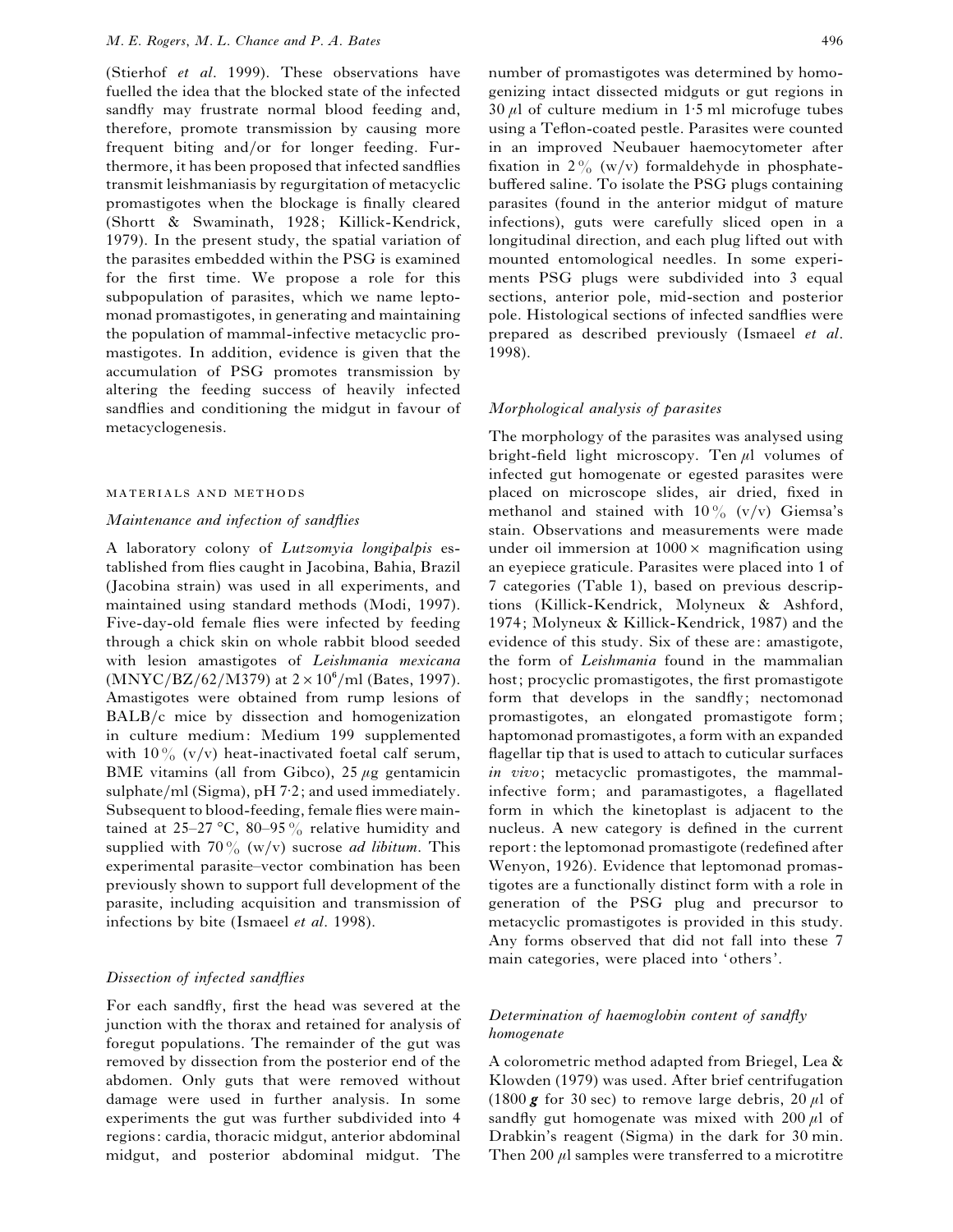

Days post-infection

Fig. 1. General development of *Leishmania mexicana* in *Lutzomyia longipalpis*. (A) Growth of the parasite population. Flies were infected with  $2 \times 10^6$  amastigotes/ ml suspended in rabbit blood and the total numbers of parasites per fly determined over a 10-day period. The data represent the geometric mean of flies analysed from 2 independent experiments, each point representing 20 infected flies (10 from each experiment). The bars indicate 1 standard error from the mean. (B) Developmental profile. Samples were prepared for morphological analysis and a minimum of 200 parasites were analysed per fly. The relative proportions of amastigotes  $(\blacksquare)$ , procyclic promastigotes  $(\blacklozenge)$ , nectomonad promastigotes  $($   $)$ , leptomonad promastigotes ( $\bigcirc$ ), metacyclic promastigotes ( $\bigstar$ ) and haptomonad promastigotes  $(\boxplus)$  are shown (see Table 1 for definitions). Each point represents the arithmetic mean of 20 infected flies from 2 independent experiments. The dataset represents the analysis of approximately 44 000 individual parasites.

plate and assayed spectrophotometrically at 540 nm after blanking on the same volume of Drabkin's reagent. Whole rabbit blood was used for calibration.

# *Feeding activity of infected sandflies*

Infected sandflies were allowed to feed either on a chick skin membrane (as described above) or on groups of 5 female BALB}c mice. In the latter, each group of mice was anaesthetized and placed into a

netting cage with approximately 50 sandflies with 7 day-old infections. Access to the head was prevented, by placing inside a small hood, and the base of the tail was screened with tape, allowing flies free access to the other parts of the body. Mice were exposed for 30 min, then removed from the cage. Flies fed exclusively on the exposed skin of the limbs. After feeding, flies were dissected, their feeding status recorded (none, partial or full meal taken) and the infection level in the gut assessed by haemocytometer counting or light microscopy. In the latter the infection level was recorded as: uninfected, no parasites observed; light infection, less than 1000 parasites observed; or heavy infection, over 1000 parasites observed. Mice were allowed to recover from anaesthesia and the development of lesions monitored weekly.

#### **RESULTS**

#### *Development of* Leishmania mexicana *in sandflies*

To determine the identity of the developmental precursors of the metacyclic promastigotes in *L*. *mexicana*-infected sandflies a quantitative analysis of development was performed (Fig. 1).

In fresh bloodmeals the initial number of parasites in infected flies was estimated both by haemocytometer counting and from haemoglobin analysis of the fresh bloodmeal, calibrated against whole rabbit blood. This yielded a value of  $1.6 \mu$ l of blood ingested during feeding, and indicated that an average of 3200 amastigotes had been ingested by individual flies. Note that the volume of blood ingested is greater than the volume of the bloodmeal in the gut, since the latter is concentrated by prediuresis, resulting in a gel-like mixture of erythrocytes and serum proteins (Sádlová, Reishig & Volf, 1999). Measurement of the dimensions of the bloodmeal in recently fed flies (1–2 h post-feeding) gave a volume of approximately 1  $\mu$ l. Interestingly, the numbers of parasites per fly recorded at 6 h (day 0) and 24 h (day 1) were lower than the initial density,  $80\%$  and  $66\%$ , respectively, indicating that a proportion of parasites were killed early in the infection. Thereafter, the number of parasites per fly steadily increased to a peak on day 6 (approximately 35000 per fly in these infections), before decreasing again to a level similar to the initial number by day 10. The peak number per fly recorded on day 6 was approximately 16 times the number recorded at the lowest point on day 1 (Fig. 1A).

In addition to determining the number of parasites present in infected sandflies, the proportions of different morphological forms were determined by examining Giemsa-stained preparations (Fig. 1B). Amastigotes were the only form detected up to 6 h post-feeding, indicating that it was parasites under-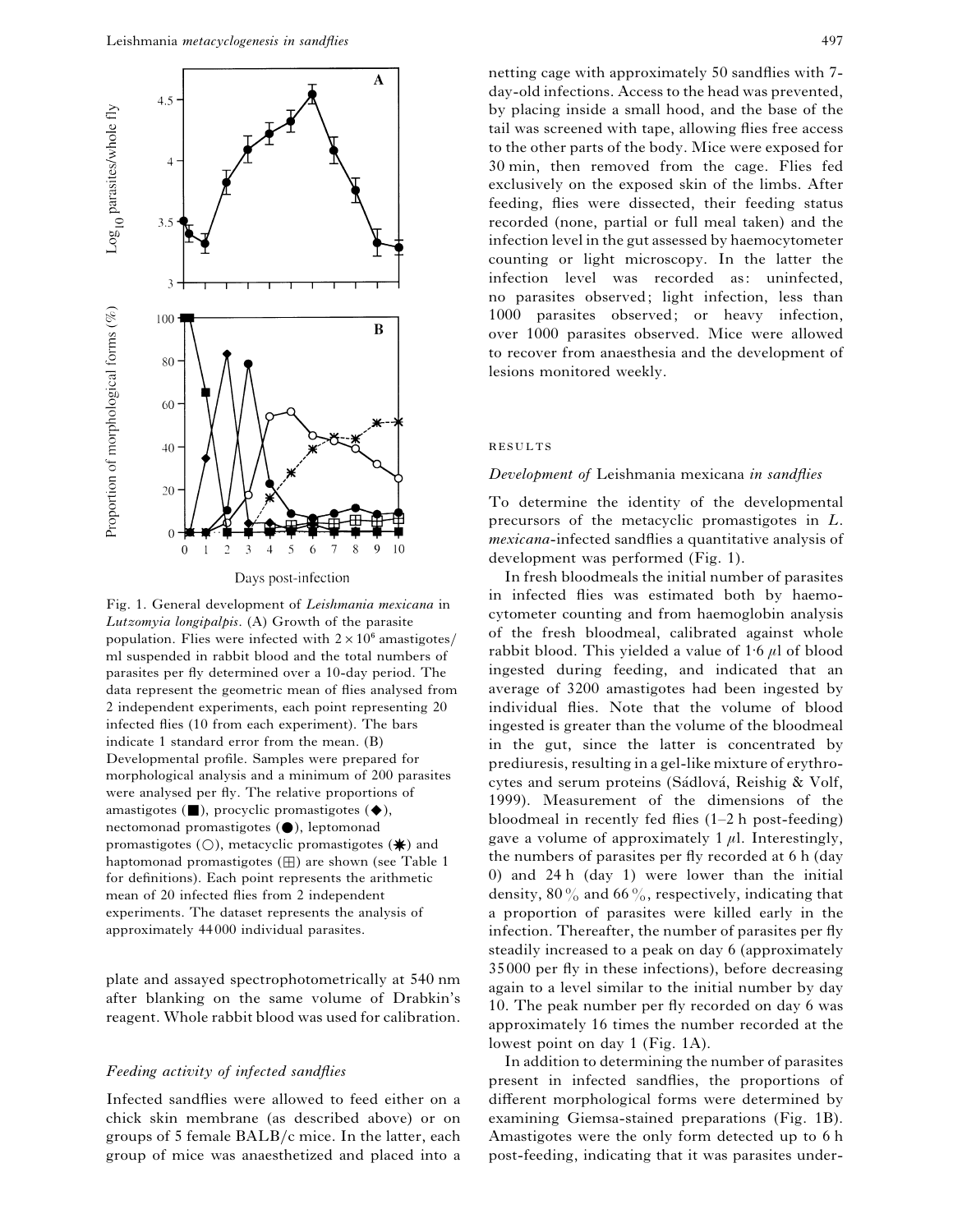#### Table 1. Morphological categories of *Leishmania mexicana*

(Parasites were examined by bright field microscopy and placed into 1 of the 7 categories defined above. Any parasites not falling within these categories were placed into "others". Illustrations of different forms are all displayed at the same magnification.)

| Morphological category  | Criteria                                                                              | Illustration |  |
|-------------------------|---------------------------------------------------------------------------------------|--------------|--|
| Amastigote              | Ovoid body form, no flagellum<br>protruding from flagellar pocket                     |              |  |
| Procyclic promastigote  | Body length $6.5 - 11.5 \ \mu m$ , flagellum < body<br>length (body width variable)   |              |  |
| Nectomonad promastigote | Body length $\geq$ 12 $\mu$ m, (body width and<br>flagellar length variable)          |              |  |
| Leptomonad promastigote | Body length 6.5 – 11.5 $\mu$ m, flagellum $\geq$ body<br>length (body width variable) |              |  |
| Haptomonad promastigote | Disc-like expansion of flagellar tip<br>(body form and flagellar length variable)     |              |  |
| Metacyclic promastigote | Body length $\leq 8 \mu m$ , body width $\leq 1.0 \mu m$ ,<br>flagellum> body length  |              |  |
| Paramastigote           | Kinetoplast adjacent tonucleus,<br>external flagellum present                         |              |  |

going transformation to procyclic promastigotes (Table 1) that were reduced in numbers at an early point in the infection. By 24 h (day 1)  $35\%$  of the remaining amastigotes had transformed into procyclic promastigotes, and by day 2 amastigotes had disappeared completely, being replaced by a population predominating in procyclic forms  $(83\%)$ . The appearance of this first peak composed of procyclic promastigotes  $(6000/\text{fly})$  was co-incident with an increase in the number of parasites per fly (Fig. 1A), indicating that transformation was followed by the onset of replication. Two other forms were observed at low prevalence for the first time in day 2 samples: nectomonad promastigotes  $(10\%)$  and leptomonad promastigotes  $(5\%)$ . Both of these forms continued to increase in proportion, particularly nectomonad promastigotes, which became the predominant form  $(79\%)$  and second major peak by day 3 (10000/fly), with the procyclic promastigotes rapidly falling to less than  $5\%$  of the total. Nectomonad promastigotes decreased rapidly, falling back to approximately  $10\%$  by day 5, and persisted at this low level for the duration of the infections. Leptomonad promastigotes increased in proportion more slowly, rising to approximately 54 and 56 $\%$  of the population on days 4 and 5, respectively, and constituting the third major peak  $(17000/\text{fly})$ . Two forms made their first appearance on day 4: haptomonad promastigotes  $(2\%)$  and metacyclic promastigotes  $(16\%)$ . Haptomonad forms were polymorphic, a minor population was seen with an extended flagellum, but most possessed a very short flagellum and expanded tip (Table 1). The cell bodies were usually tear- or pearshaped. Haptomonad promastigotes persisted at low prevalence for the duration of the infections. Metacyclic promastigotes were readily distinguished in fresh preparations by their small cell bodies, long flagella and vigorous motility. Metacyclic promastigotes gradually increased in proportion from day 4 onwards, so that by day 10 they represented 51% and the fourth peak of the population. These increases in proportion were made at the expense of the leptomonad forms, which steadily decreased from their peak on days  $4-5$  (55%) to 25% of the total by day 10. Paramastigotes were rarely seen, never accounting for more than  $2\frac{9}{6}$  of the total, and 'others' (not falling into any of the 7 main categories) represented less than  $1\%$  of the total parasites observed. These data are clear evidence for precursor-product relationships between procyclicnectomonad promastigote, nectomonad-leptomonad promastigote and leptomonad-metacyclic promastigote.

The purpose of a female sandfly in taking a bloodmeal is to obtain nutrients for egg production, and the development of *Leishmania* takes place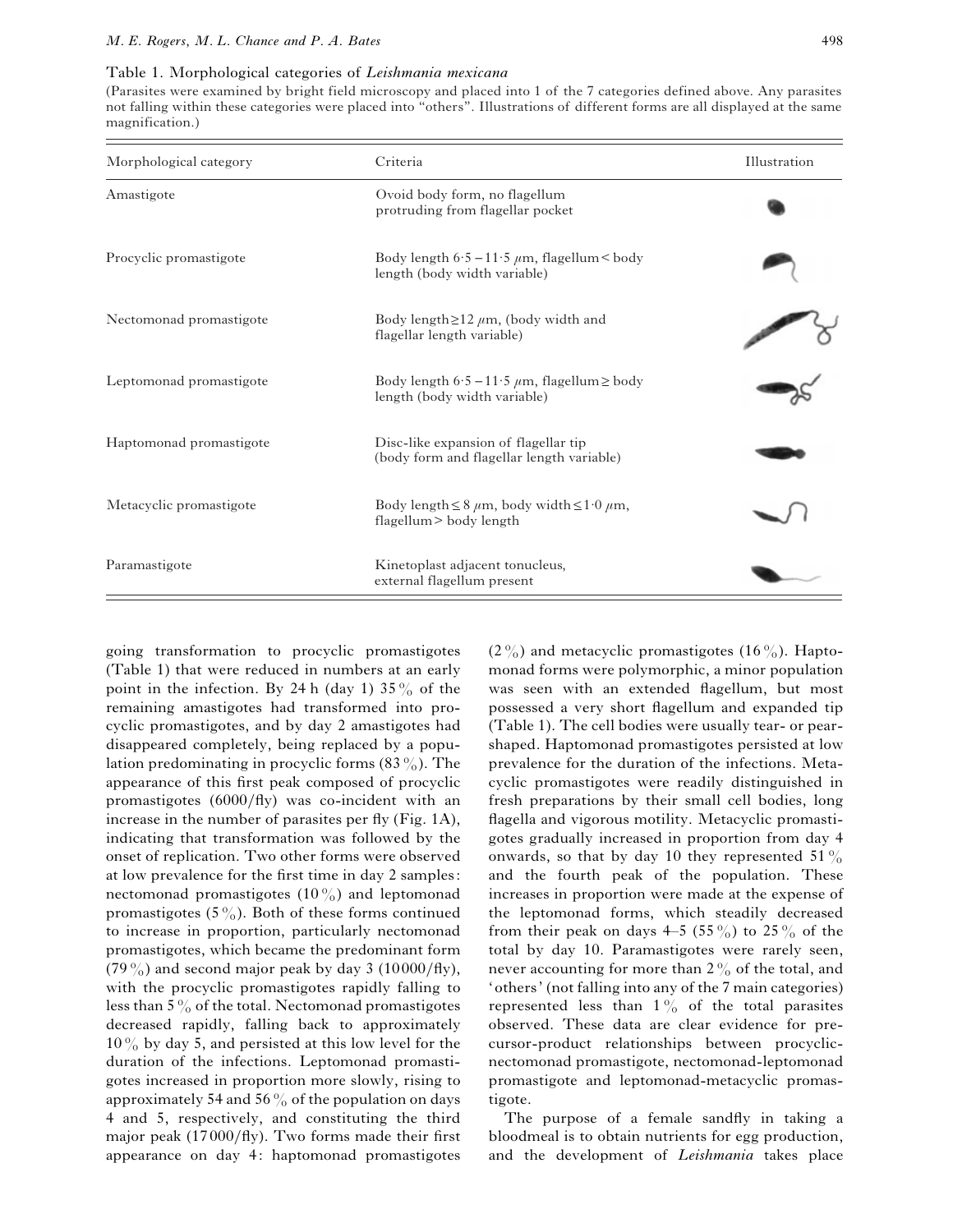

Fig. 2. Development of *Leishmania mexicana* within different gut regions of *Lutzomyia longipalpis*. (A) Growth in different gut regions. Flies were fed by membrane feeding on rabbit blood seeded with  $2\times10^6$  amastigotes/ml. On each day for 8 days, 10 or more infected flies were dissected and the gut of each subdivided into 5 regions (see Fig. 4 for details). The number of parasites in each region was determined. Each point represents the geometric mean of at least 10 infected flies from 2 independent experiments. The gut regions were: foregut  $(\Box)$ , cardia ( $\bigcirc$ ), thoracic midgut ( $\bullet$ ), anterior abdominal midgut ( $\triangle$ ), and posterior abdominal midgut ( $\blacktriangle$ ). (B–F) Developmental profile within different gut regions. On each day samples were also prepared for morphological analysis. A minimum of 200 parasites were examined per region per fly, and the relative proportions of amastigotes (+), procyclic promastigotes ( $\blacklozenge$ ), nectomonad promastigotes ( $\blacklozenge$ ), leptomonad promastigotes ( $\bigcirc$ ), metacyclic promastigotes ( $\clubsuit$ ) and haptomonad promastigotes  $(\boxplus)$  determined. The diagram shows data from: (B) the posterior abdominal midgut; (C) anterior abdominal midgut; (D) thoracic midgut; (E) cardia and (F) foregut. Each point represents the arithmetic mean of 10 or more infected flies from 2 independent experiments. The dataset represents the analysis of approximately 52 000 individual parasites.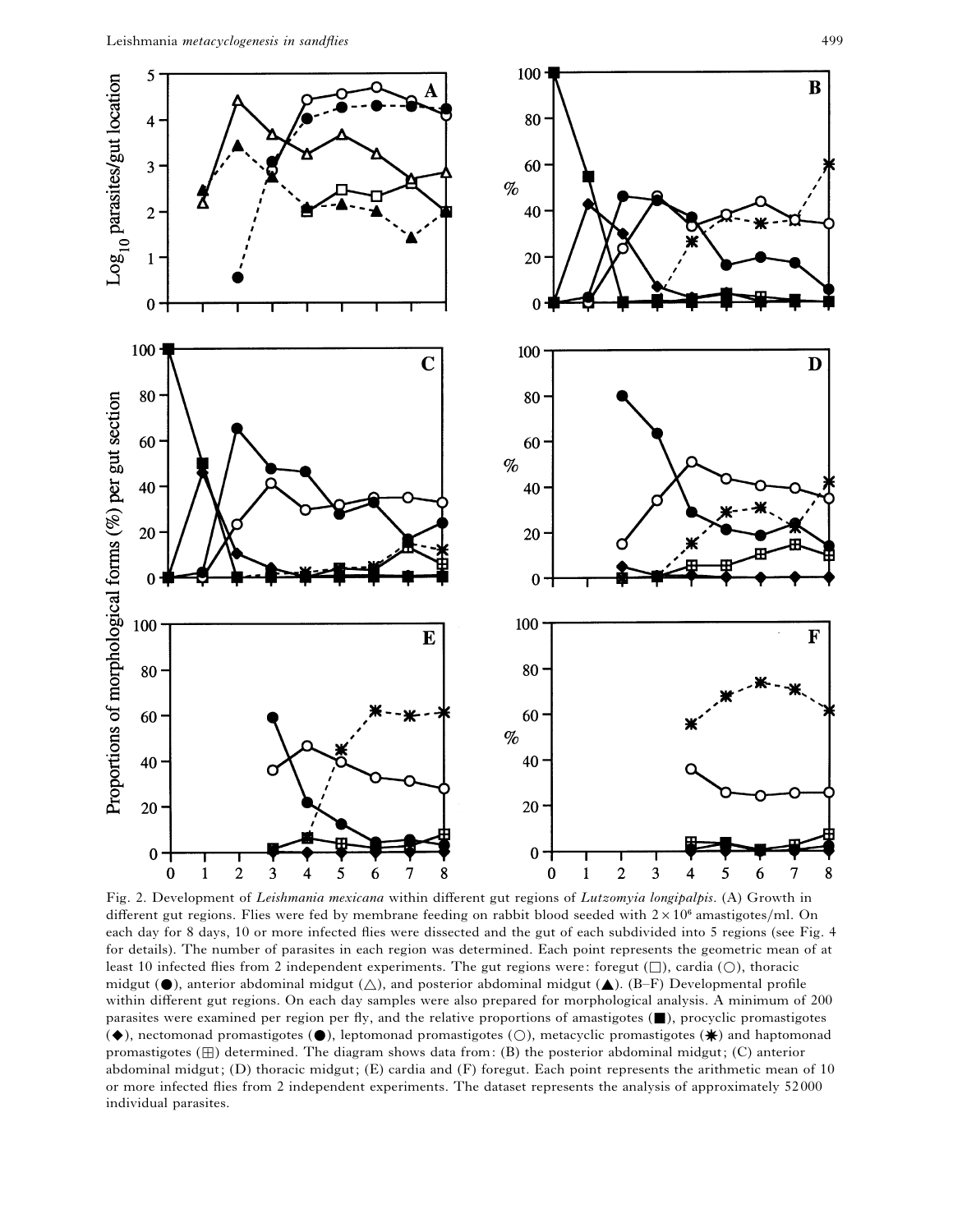

Fig. 3. The occurrence of metacyclic promastigotes of *Leishmania mexicana* within different gut regions of *Lutzomyia longipalpis*. Infected flies were dissected into foregut  $(\square)$ , cardia  $(\bigcirc)$ , thoracic midgut  $(\bullet)$ , anterior abdominal midgut  $(\triangle)$ , and posterior abdominal midgut  $(\triangle)$ . The number of metacyclic promastigotes in each gut region during the course of infection is shown. Each point represents the geometric mean of at least 10 flies $\pm$ standard error. These data were collected from the same group of flies as in Fig. 4.

against this background. Initially the parasites are confined to the bloodmeal encased in the peritrophic matrix, and use the bloodmeal as their main source of nutrients (bloodmeal phase). When bloodmeal digestion is completed the sandflies feed on sugar meals and the parasites migrate forwards. In the current study the digestion of the bloodmeal was monitored by determining the haemoglobin content of flies and by recording the day on which defaecation of bloodmeal remnants first occurred (data not shown). Haemoglobin content of infected flies decreased rapidly over the first 3 days, indicating that this was the main period when bloodmeal digestion was occurring. Measurements remained stable thereafter at background levels. Defaecation of bloodmeal remnants for the first time was most frequent on day 2, followed by day 3, as flies removed the waste products of digestion. These data indicate that the bloodmeal phase of development lasted for the first 3 days, and was then superceded by the sugarmeal phase. The parasite morphological form that negotiates this transition appears to be the nectomonad promastigote, which reached a sharp peak in prevalence on day 3 (Fig. 1B).

# *Development of* Leishmania mexicana *in different gut regions*

The data reported thus far relate to the overall pattern of development, taking the sandfly gut as a whole. However, infections are not spatially uniform. To understand the distribution of parasites within the gut with respect to time, a further series of infections was performed in which guts from infected flies were dissected and subdivided into separate regions. The total number of parasites in the posterior abdominal midgut, anterior abdominal midgut, thoracic midgut, cardia region and foregut were determined over an 8-day period (Fig. 2A). The overall pattern of these infections was similar to that shown in Fig. 1A, peaking on day 6 at 70000 parasites}fly. For the first 2 days the infections were largely confined to the abdominal midgut (within the peritrophic matrix), only a very small number of promastigotes reaching the thoracic midgut on day 2 (average less than  $10/\text{fly}$ ). Over these first 2 days the number of parasites increased rapidly in the abdominal midgut, especially in the anterior portion, day 2 representing the peak number in the abdominal midgut. On day 3 parasites increased to substantial numbers in the thoracic midgut and first appeared in the cardia region, and these 2 regions contained the majority of the parasite population from day 4 onwards. Thus, expansion of the population from day 3 forward was accompanied by anterior migration. Noticeable gel-like material, the developing PSG plug, was first observed in the thoracic midgut and cardia regions from day 4 onwards. On day 4 parasites were also first detected in the foregut. These never reached high numbers, but remained at approximately the same level thereafter, varying between  $100$  and  $400$  parasites/fly.

In each gut region the morphology of the parasites was also assessed. The data for the posterior and anterior abdominal midgut (Fig. 2B, C) showed a broadly similar distribution of forms with time. One interesting difference was the prevalence of procyclic and nectomonad promastigotes in the abdominal midgut on day 3. Nectomonad promastigotes were relatively concentrated in the anterior part of the abdominal midgut  $(65\% \text{ vs } 46\%)$ , compared with procyclic promastigotes that were relatively concentrated in the posterior abdominal midgut  $(30\%$ *vs* 10 $\%$ ). Thus nectomonad promastigotes that have developed from procyclic promastigotes accumulate in an anterior position in the abdominal midgut, a position that favours their role in spreading the infection forwards to the thoracic midgut. This interpretation is supported by analysis of the thoracic midgut population (Fig. 2D). The small number of parasites that were found here on day 2 were mainly nectomonad forms  $(80\%)$ . They remained the major form on day 3 (64%) when there was a substantial increase in the thoracic midgut population (Fig. 2A), indicating that nectomonad promastigotes were the main form responsible for anterior progression of the infection. Subsequently these were replaced in the main by leptomonad promastigotes, and lower numbers of haptomonad and metacyclic forms.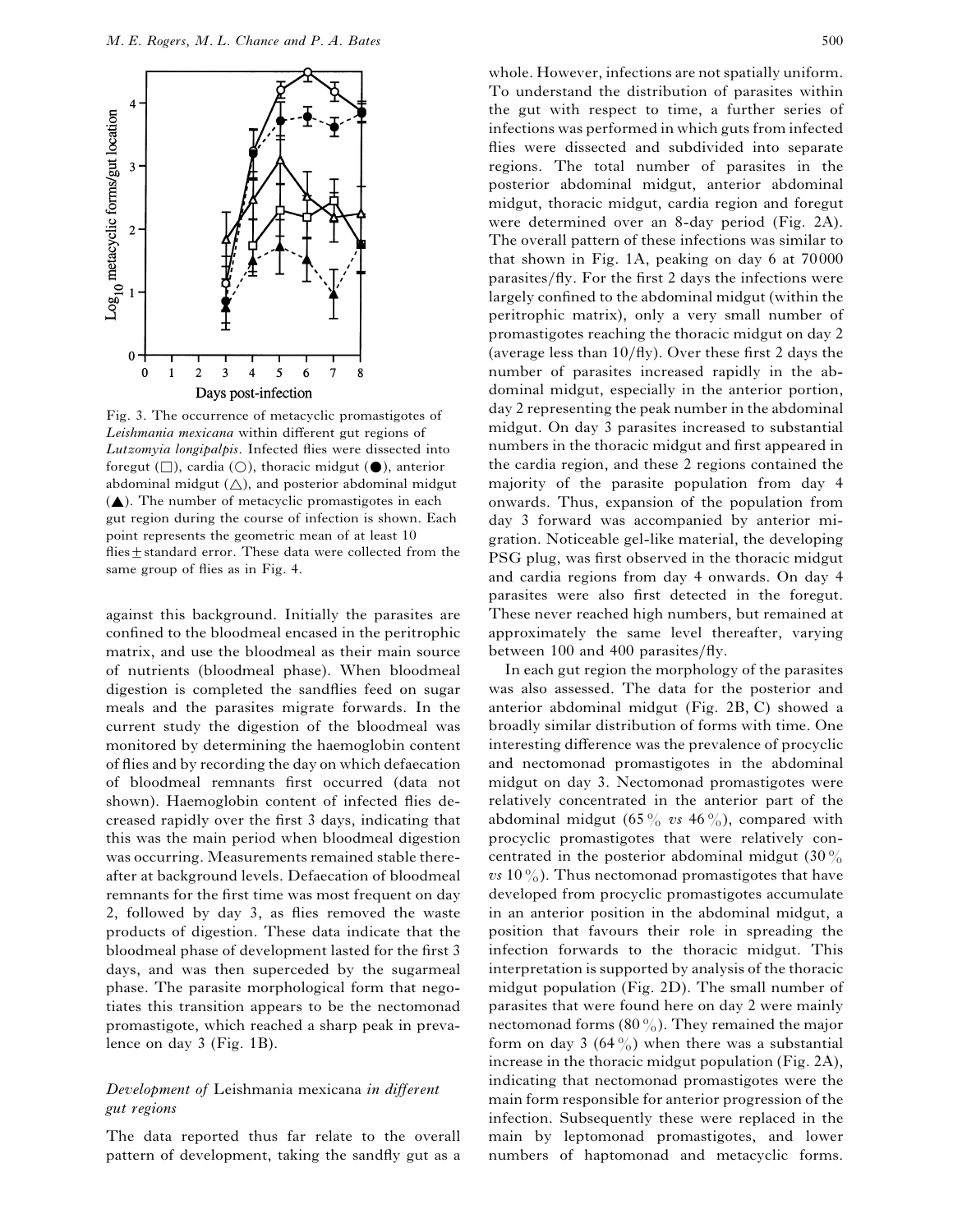

Fig. 4. Isolation of the PSG plug from the gut of day 8 *Leishmania mexicana*-infected *Lutzomyia longipalpis*. (A) Saggital section through a female sandfly showing distension of the thoracic midgut and typical position of the sausage-shaped PSG plug (redrawn after Jobling, 1987). The diagram shows the gut subdivided into: 1, foregut; 2, cardia; 3, thoracic midgut; 4, anterior abdominal midgut; 5, posterior abdominal midgut; and 6, hindgut. The cardia region spans the very anterior part of the thoracic midgut, the stomodeal valve and the oesophagus. The arrowheads labelled B and C indicate the positions of the histological sections described below. (B) Transverse section through the oesophagus, which is occluded by attached haptomonad promastigotes and parasites embedded in PSG. (C) Longitudinal section through the stomodeal valve, which is distended and held open by parasites embedded in PSG. (D) Appearance of an intact PSG plug dissected from the thoracic midgut, viewed by phase contrast microscopy of live material. Remnants of the stomodeal valve can be seen still attached (left).

Leptomonad forms became the dominant form in the thoracic midgut from day 4 onwards, coincident with the formation of the PSG plug. A similar pattern of colonization was observed in the cardia region (Fig. 2E). The colonizing forms were again mainly nectomonad promastigotes, which were then replaced by leptomonad promastigotes. One significant difference was that as the infections progressed the cardia population came to be dominated by metacyclic promastigotes, approximately  $60\%$ from days 6–8, in comparison with the thoracic midgut immediately behind  $(42\%$  on day 8). This effect was even more pronounced in the final region of the gut examined, the foregut (Fig. 2F). Parasites

were first noted in this location on day 4, and the major forms present were metacyclic promastigotes  $(56\%)$  and leptomonad promastigotes  $(38\%)$ . By day 6 the prevalence of metacyclic promastigotes had risen to  $74\%$  in the foregut, the highest proportion found in any gut location. The foregut was the only gut location in which paramastigotes were observed, but these did not exceed a prevalence of  $4\%$ .

#### *Metacyclic promastigotes in the cardia region*

The ability of sandflies to transmit metacyclic promastigotes will depend on both the numbers of these forms present in the flies at a given time-point, and the location of these within the gut. To address these questions, the data shown in Fig. 2 were used to derive the numbers found in different gut locations with time (Fig. 3). Low numbers  $( $100$  per lo$ cation) of metacyclic forms were observed as early as day 3 in most locations, although they were not present in the foregut until day 4. As noted above, the numbers found in the foregut were always relatively low, the maximum being an average of 281 on day 7. These promastigotes are in the best position for transmission, and would certainly be expected to contribute to the infective dose. The few metacyclic promastigotes found in the anterior and posterior abdominal midgut (maximum numbers 1250 and  $60$ /fly, respectively) are unlikely to play a significant role in transmission by virtue of their position. The largest population was found in the cardia, which reached a maximum of 31070 metacyclic promastigotes, followed by the thoracic midgut (maximum 6950). The cardia population is located next to the foregut, at the anterior tip of the PSG plug that extends backwards, blocking the thoracic midgut. Therefore, a significant source of metacyclic promastigotes for transmission is likely to be the cardia population.

# *Analysis of the PSG plug parasite population*

The PSG plug found in the sandfly gut has been proposed to play a role in the transmission of *Leishmania*, but the precise location of this material and its cellular content have not been analysed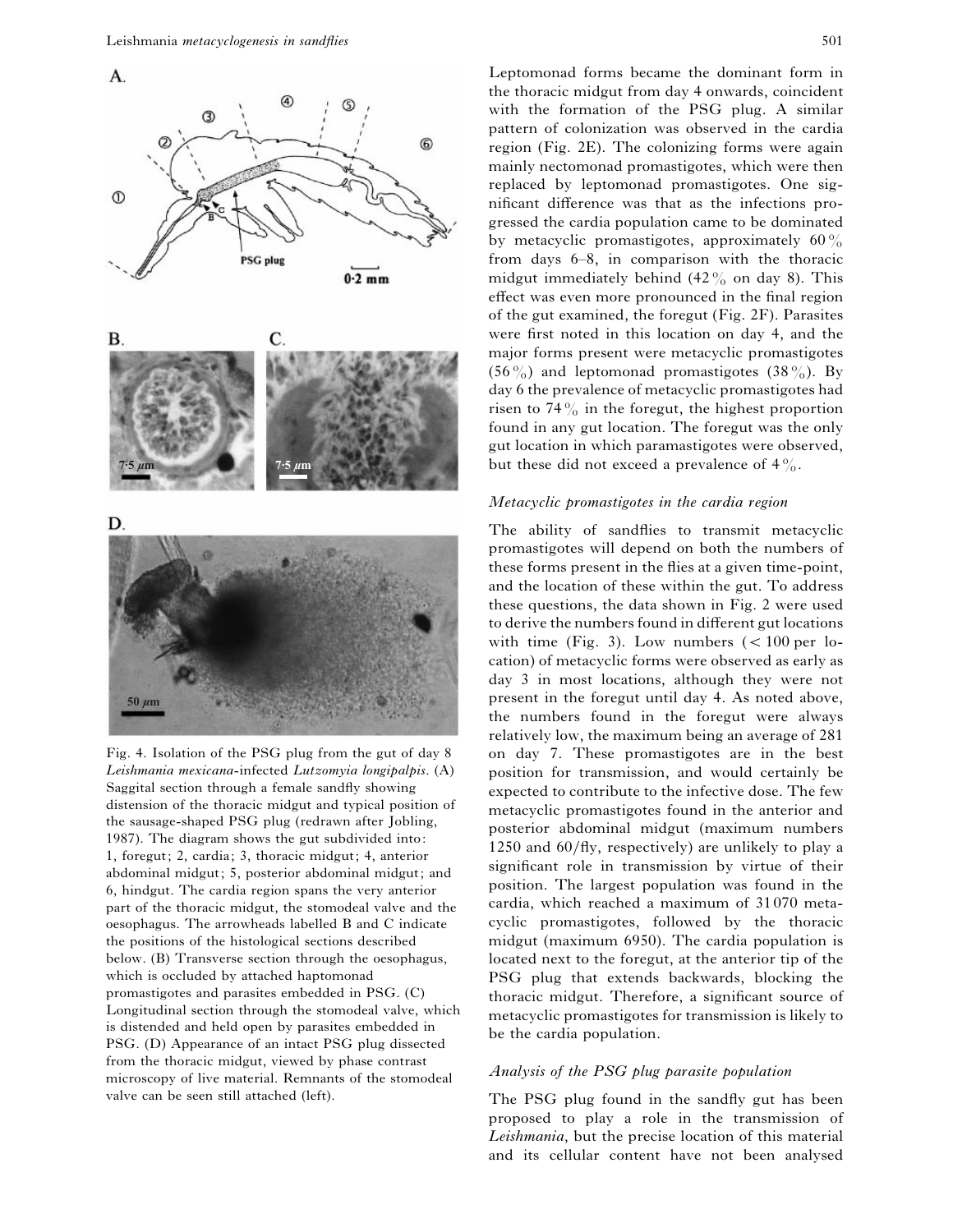(Diameters were estimated from measurements of 10 normal and 10 infected dissected guts. Cross-sectional area and volumes were derived assuming that the gut regions are cylindrical in shape.  $*Fold \uparrow$  is the ratio of infected:uninfected measurements, showing the increase resulting from infection.)

| Region          |          | Diameter<br>$(\mu m)$ | $*_{\text{Fold}} \uparrow$ | Cross-sectional<br>area $(\mu m^2)$ | Volume (nl) | Fold $\uparrow$ |
|-----------------|----------|-----------------------|----------------------------|-------------------------------------|-------------|-----------------|
| Cardia          | Normal   | 81.25                 |                            | 5185                                | 0.23        | 2.3             |
|                 | Infected | 123.75                | 1.5                        | 12028                               | 0.54        |                 |
|                 | Normal   | 58.75                 |                            | 2711                                | 1.08        |                 |
| Thoracic midgut | Infected | 100 <sub>0</sub>      | 1.7                        | 7854                                | 3.14        | 2.9             |

previously. On dissection, noticeable gel-like material could be observed in the thoracic midgut/ cardia region from day 4 onwards, increasing in amount as the infection reached its peak. Infected flies retained a PSG plug for the duration of their life. In uninfected flies the stomodeal valve is usually shut, and therefore presents a barrier to transmission. However, in the cardia region parasites embedded in the plug were seen to extend through the stomodeal valve, which was occluded and held open, and into the oesophagus (Fig. 4A–C). Posteriorly, the PSG plug extended back from the cardia through the thoracic midgut and, in some flies, into the abdominal midgut. Intact infected dissected guts were noticeably distended in the thoracic midgut/ cardia region compared to those from uninfected flies, and the extent of this distension was measured (Table 2). The thoracic midgut was approximately 3 times its normal volume in infected flies. These measurements demonstrate the profound effect that the presence of the leishmanial infection has on the sandfly gut, and indicate that the PSG plug exerts considerable mechanical pressure on the surrounding gut wall. Careful dissection of infected flies enabled the PSG plug to be removed intact from the remaining contents of the gut. When isolated the PSG plug had a sausage-like appearance that expanded in size upon release from the confines of the thoracic midgut (Fig. 4D). The parasites embedded in the centre of the plug often appeared immobile in live preparations, but could swim away if the plug was gently disrupted in culture medium, indicating that they remained viable. Parasites at the periphery of the plug were highly motile, could detach themselves, and were predominantly metacyclic promastigotes. The morphological forms present in the PSG plug and in the remainder of the gut were analysed and those found within the plug, PSG plug forms, were significantly different in proportion to those found elsewhere, the remaining midgut forms (Fig. 5A, B). The dominant form within the PSG plug was the leptomonad promastigote accounting for  $53\%$  of the total, whilst elsewhere metacyclic (49 $\frac{\%}{\%}$ ) and leptomonad (39 $\frac{\%}{\%}$ ) promastigotes were the most prevalent. Although a relatively minor population, the PSG plug population contained the highest proportion of haptomonad forms with expanded flagellar tips  $(10\%)$ . In day 8 infections the number of parasites in the plug averaged 15500 (range 1200 to 44000), and these represented on average  $80\%$  of the total population in these mature infections (range 54 to  $100\%$ ). The number in the rest of the gut averaged 1400/sandfly (range 600 to 22800).

Interestingly, the majority ( $\sim$  75%) of metacyclic promastigotes present in these flies with mature infections were associated with the PSG plug, rather than being in the rest of the midgut. To investigate this observation further the PSG plugs isolated from another series of sandflies were subdivided into 3 portions of equal size: the anterior pole (including the cardia population), mid-section and posterior pole. Fig. 5C–E shows the morphological analysis of these subsections of the PSG plugs. An average of  $40\%$  of the parasites were in the anterior poles (10000), 44  $\%$  in the mid-sections (12000), and 16  $\%$ in the posterior poles (3800). Thus the parasites are concentrated towards the anterior end of the PSG plug. The developmental forms found in the two poles were similar to each other, but different to the population found in the mid-section. The latter was strongly dominated by leptomonad promastigotes  $(58\%)$ , whereas at the poles there were roughly equal proportions of leptomonad forms and metacyclic promastigotes. Thus the pole populations are intermediate between those in the mid-section of the PSG plug and those parasites found elsewhere in the gut. These data indicate that metacyclic promastigotes differentiate from leptomonad promastigotes at the anterior and posterior poles of the PSG plug. However, numerically a clear gradient existed, with 58 $\%$  of the PSG plug metacyclic forms occurring at the anterior pole (cardia region),  $23\%$  in the midsection, and  $19\%$  in the posterior pole.

Most experimental work on *Leishmania* is conducted using *in vitro* cultures, in which densities are normally maintained in the range  $5 \times 10^5$  to  $5 \times 10^7$ parasites/ml. In contrast, observation of the PSG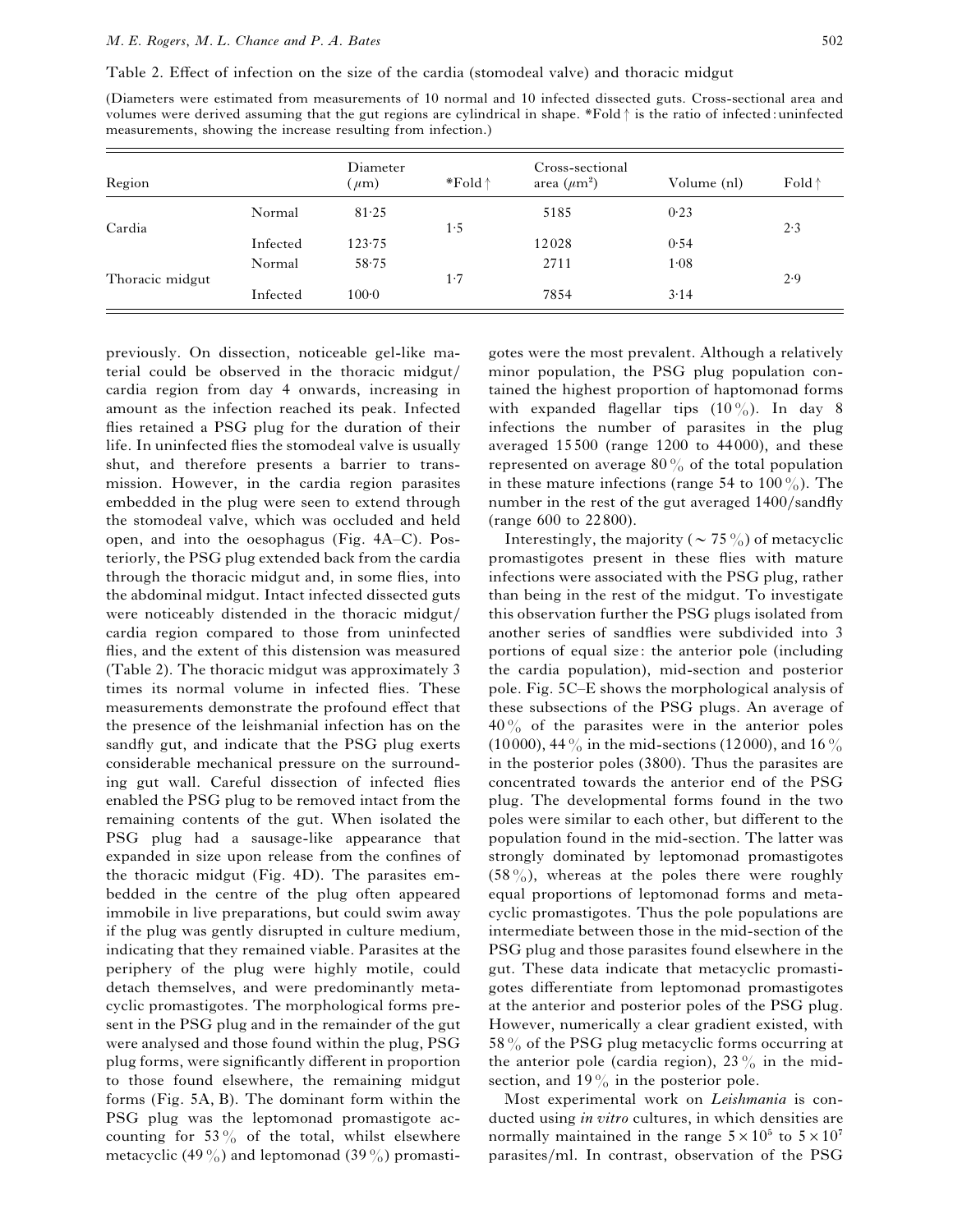

Fig. 5. The developmental profile of *Leishmania mexicana* associated with the PSG plug. Guts from flies with 8-dayold infections were dissected and the gel-like plug removed: (A) the separated PSG plug; and (B) remaining gut samples, were assessed for parasite morphology. The proportions of amastigotes (Am), procyclic promastigotes (Pro), nectomonad promastigotes (N), leptomonad promastigotes (L), metacyclic promastigotes (M) and haptomonad promastigotes (H) are shown. Each bar represents the arithmetic mean $\pm$ standard error of 20 infected flies, from the combination of 2 independent experiments. Further preparations were analysed for distribution within the plug: (C) anterior pole; (D) mid-section; and (E) posterior pole. Each bar represents the arithmetic mean $\pm$ standard error of 10 infected flies.

plug, revealed a mass of parasites at very high density. Knowledge of the numbers of parasites per fly, their location in the gut, and calculation of the

volume of the sandfly gut (Table 2), enabled an estimate of the density achieved *in vivo* to be made. At its peak, the total number of parasites per fly was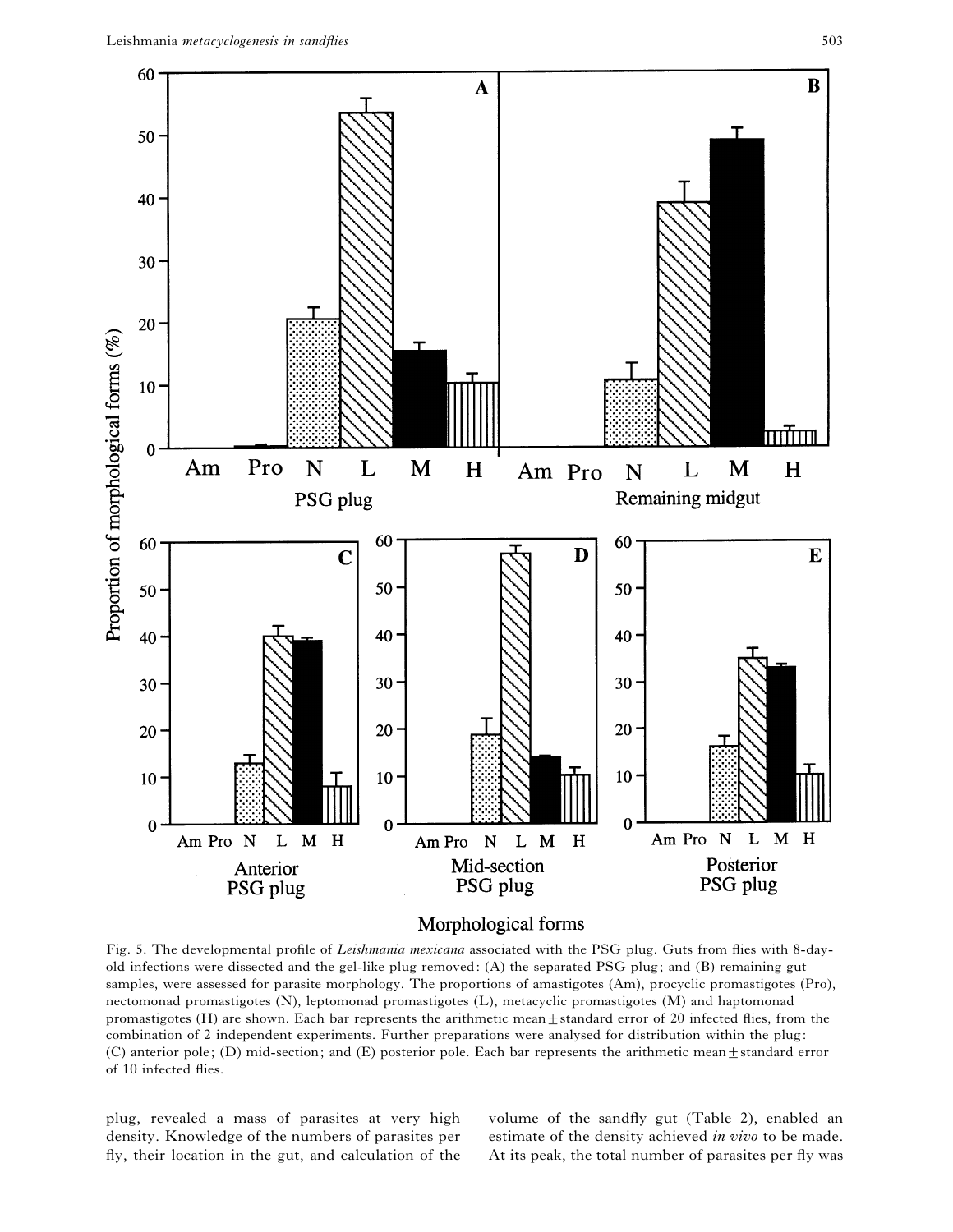Table 3. Feeding activity compared to infection levels in sandflies taking a second meal of medium by membrane feeding

| Type of feed         | $\%$ with no infection | $\%$ with light infections | $\%$ with heavy infections | Average midgut<br>infection level |
|----------------------|------------------------|----------------------------|----------------------------|-----------------------------------|
| All flies $(n = 60)$ | 30                     | 13                         | 57                         | $4.40 \times 10^{4}$              |
| Probe $(n=20)$       | 35                     | 10                         | 55                         | $4.04 \times 10^{4}$              |
| Full $(n = 15)$      | 73                     | 13                         | 13                         | $2.26 \times 10^4$                |
| Partial $(n = 25)$   | 0                      | 16                         | 84                         | $5.02 \times 10^{4}$              |

(Combined data from 3 independent experiments.)

Table 4. Feeding activity compared to infection levels in sandflies taking a second meal of blood and mice (Combined data from 2 independent experiments.)

| Type of feed          | $\%$ with no infection | $\%$ with light infections | $\%$ with heavy infections |
|-----------------------|------------------------|----------------------------|----------------------------|
| All flies $(n = 176)$ | 24                     | 20                         |                            |
| None/probe $(n = 87)$ | 23                     | 21                         | 56                         |
| Full $(n = 42)$       | 48                     | 33                         | 19                         |
| Partial $(n = 47)$    |                        |                            |                            |

in the range 35000 to 70000, these being confined mainly to the thoracic midgut and cardia regions. We estimate that the volume of these regions of the gut (allowing for distention) was approximately 4 nl and, therefore, that the density on day 6 was  $1-2\times10^{10}$ /ml. This compares with an initial density of  $\sim 4 \times 10^6$  amastigotes/ml in the fresh bloodmeal. Therefore, although the overall increase in numbers per fly was relatively modest (15 to 30-fold), in mature infections the parasites achieved extremely high densities (2500 to 5000-fold increase) through being confined in a small area, densities far greater than can be obtained by *in vitro* culture.

# *Effect of presence and size of an infection on the feeding success of sandflies*

The PSG plug has been proposed to assist transmission, the 'blocked-fly hypothesis' (Stierhof *et al*. 1999). One prediction of this hypothesis is that the most heavily infected flies with the largest PSG plugs should find the greatest difficulty in taking a bloodmeal. In persisting in their attempts to feed such flies would be the most effective in transmission of leishmaniasis. This prediction was tested in the current study by examination of the feeding activity of *Lu*. *longipalpis* infected with *L*. *mexicana*. In the first series of experiments, infected sandflies were allowed to feed through a chick skin membrane. After a single feeding attempt, each fly was then dissected and the gut examined to determine whether a full meal had been taken (midgut fully distended), a partial meal only, or no meal at all. Since each fly was removed immediately after having withdrawn its proboscis from the chick skin feeder, those with no meal were known to be flies that probed, but did not feed. Each gut was then homogenized and the number of parasites per fly determined by haemocytometer counting (Table 3). The distribution of infections in those flies that showed any feeding activity (30% uninfected, 13% light infections, 57% heavy infections), and their average infection intensity (44000/infected fly) were the same as those in the general population of flies used in these experiments. Similarly, infection levels in the subpopulation of flies that probed but which did not subsequently feed were also very similar to the total population. These data indicate that flies that attempted to feed were a random sample of the total population, and that the presence of an infection in a sandfly did not appear to influence its desire to attempt to feed or to insert its proboscis into the feeder. In contrast, in sandflies that inserted their probosces and went on to take a full or partial meal, the presence of an infection had a dramatic effect on the outcome. Of those flies that took a full meal, 73 $\%$ were found to be uninfected upon dissection, a much higher proportion than in the overall population (30%), whereas only 13% had heavy infections. Thus the presence of an infection had a strong negative effect on the ability of flies to take a full meal. Conversely, of the flies that could only take a partial meal,  $84\%$  of these were heavily infected, and none were uninfected.

A second set of experiments was performed in which infected sandflies were allowed to feed on anaesthetized  $BALB/c$  mice. This allowed a larger set of data to be collected and in an experimental situation more akin to natural transmission. After a 30 min exposure, the mice were removed from the cage, and all the flies were then dissected to establish their feeding status and infection level (Table 4). In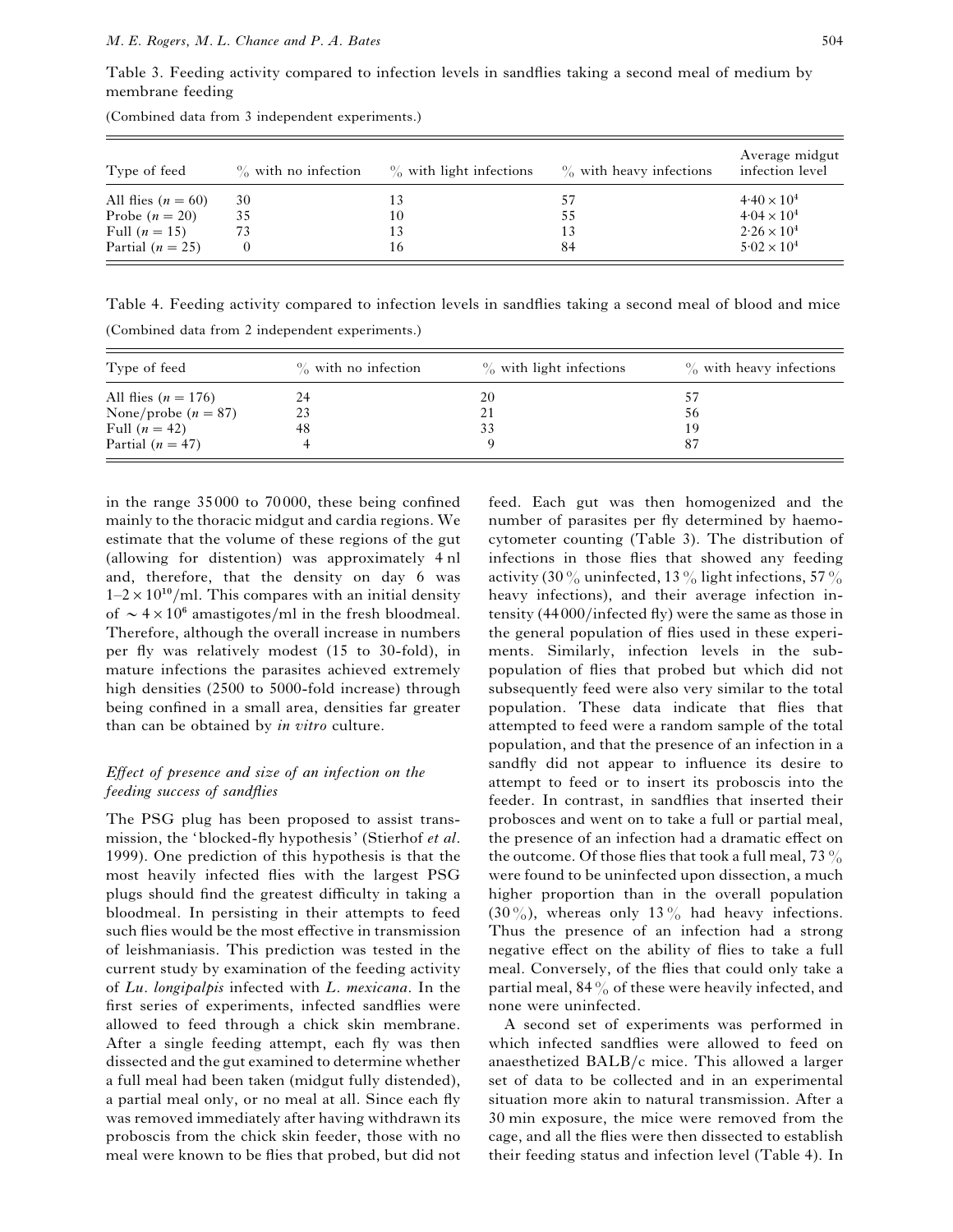the total population of flies  $24\%$  were uninfected,  $20\%$  had light infections and  $57\%$  were heavily infected. As above, flies without any bloodmeal displayed a very similar pattern of infections. These represent a combination of flies that did not attempt to feed and those that inserted their probosces but did not ingest any blood. Flies that did take a bloodmeal again showed very different infection patterns. As with the membrane feeding experiments described above, flies with a full bloodmeal contained a higher proportion without infection  $(48\% \text{ vs } 24\%),$ whereas those with partial bloodmeals contained a higher proportion of heavily infected flies (87% *vs*  $57\%$ ). All of the mice exposed to the bites of infected sandflies went on to develop multiple, rapidly growing progressive cutaneous lesions. Collectively, these 2 sets of data demonstrated that once a fly began feeding, the presence of an existing *L*. *mexicana* infection had a strong influence on the outcome of that feeding attempt. Heavily infected flies had more difficulty in taking a full meal than flies with lighter infections or uninfected flies.

## **DISCUSSION**

This study is the first to quantitate *Leishmania mexicana* development *in vivo*, with respect to both time and gut location. Consequently, we provide a new understanding of the different morphological stages of *Leishmania* found in the sandfly and their individual functions. We also propose the creation of a new life-cycle stage, the leptomonad promastigote.

Previously, the development of *L*. *mexicana* has been studied in both natural (*Lutzomyia diabolica*) and experimental hosts (*Lu*. *shannoni*, *Lu*. *abonnenci*) (Lawyer *et al*. 1987; Walters *et al*. 1987). The results of these previous studies are in agreement with the more quantitative analysis provided in the current report. Amastigotes transformed to procyclic promastigotes, a form confined to the environment of the bloodmeal in the abdominal midgut. Amastigote to promastigote transformation was accompanied by some mortality, a phenomenon that has also been reported previously in *L*. *major*}*Phlebotomus papatasi* (Pimenta *et al*. 1997). This was ascribed to the change in surface glycocalyx that accompanies transformation, making the parasite temporarily vulnerable to trypsin attack. Consequently, *Leishmania* establishment in the sandfly starts from a reduced population of transformed procyclic promastigotes. The main function of the procyclic promastigote is to replicate within the nutritionally rich environment of the bloodmeal and establish the initial infection. As the bloodmeal phase of development nears its end, after 2–3 days of infection, procyclic promastigotes transformed into nectomonad promastigotes. These accumulated in the anterior abdominal midgut, also noted previously (Walters *et al*. 1989*b*), and were responsible for anterior spread of the infection towards the thoracic midgut and cardia region.

Nectomonad promastigotes began to escape the peritrophic matrix-encased bloodmeal before digestion was completed, as early as day 2, supporting a role for these forms in establishment of the infection outside the bloodmeal. The escape of nectomonad promastigotes may be assisted by the secretion of a parasite chitinase (Schlein, Jacobson & Messer, 1992; Pimenta *et al*. 1997), or during a window of opportunity when sufficient autolysis of the PM had occurred to allow a minority of correctly positioned parasites through, or a combination of the two. Nectomonad promastigotes were the first forms to arrive and colonize the anterior midgut, and were the precursors of leptomonad promastigotes. Two important functions can be ascribed to leptomonad promastigotes that justify the creation of a separate category (a), production of the PSG plug, i.e. the 'blocked fly' and (b), as developmental precursors of metacyclic promastigotes. In generating the blocked fly the leptomonad promastigotes are assisted by haptomonad forms, which anchor themselves to the chitinous surface of the stomodeal valve via hemidesmosome-like plaques at the ends of their flagella (Lawyer *et al*. 1987; Killick-Kendrick *et al*. 1974; Molyneux & Killick-Kendrick, 1987). Since these are a small population their developmental origin is difficult to determine, but their size suggests an origin from leptomonad promastigotes.

The number and distribution of metacyclic promastigotes indicated that the major site of metacyclogenesis was at the anterior pole of the PSG plug, in a position suitable for transmission. Leptomonad promastigotes trapped within the gel-like matrix differentiated into metacyclic promastigotes, which then accumulated in the cardia region to provide the source of infective forms. This conclusion is supported by the results of Lawyer *et al*. (1990), who severed the gut at the oesophagus of *L*. *major*-infected *Phlebotomus duboscqi* and expressed the contents. Spewing from the cardia was a nearhomogenous population of metacyclic promastigotes, which was followed, with the application of pressure, by a mixture of forms in association with gel-like material (i.e. PSG). The motility of metacyclic promastigotes was apparently not hindered by PSG. This latter observation may explain the ability of metacyclic promastigotes to concentrate at the anterior of the PSG obstruction, and explain the remarkable homogeneity of parasites egested from the mouthparts when *L*. *major*-infected *P*. *papatasi* were capillary fed (Saraiva *et al*. 1995).

The high density of anterior midgut infections would promote the accumulation of high concentrations of secreted filamentous proteophosphoglycans (fPPG) that are known to have gel-forming properties (Stierhof *et al*. 1999; Ilg *et al*. 1996). Consequently, 2 features of PSG are likely to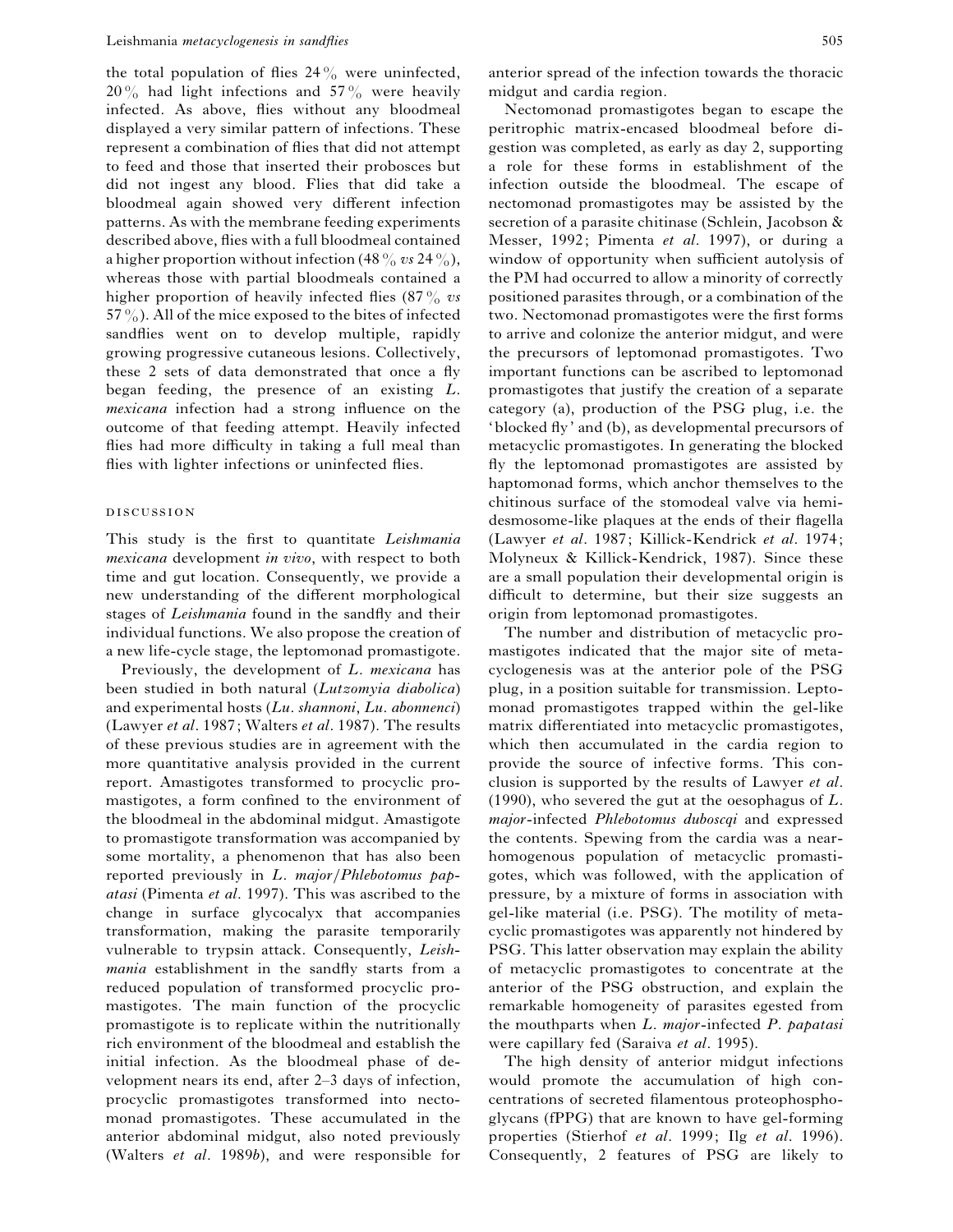stimulate metacyclogenesis. First, against the background of a weakly acidic anterior midgut in *Lu*. *longipalpis* (Tang, Anez & Bates, 1998), the fPPG component is a strongly negatively charged acidic molecule, and a low pH is known to stimulate metacyclogenesis *in vitro* (Bates & Tetley, 1993; Zakai, Chance & Bates, 1998). Secondly, the gelatinous nature of PSG coupled with the high cell density is likely to cause local depletion of oxygen, and anaerobiosis is also known to stimulate metacyclogenesis *in vitro* (Mendez *et al*. 1999). Additionally, after differentiation from leptomonad promastigotes in the middle of the PSG plug metacyclic promastigotes may migrate to either pole, concentrating at the anterior in response to a chemotactic cue. Recently, a variety of sugars were demonstrated to have a positive chemotactic effect on *L*. *amazonensis* and *L*. *chagasi* stationary-phase promastigotes *in vitro* (Oliveira, Maria & Gontijo, 2000). The possibility that *Leishmania* respond to sugars or saliva released from the crop that could form a gradient within the sandfly midgut remains to be addressed.

In the current study, production of the PSG plug was first observed at the stomodeal valve (cardia region), which then expanded bidirectionally. The resulting swelling of the thoracic midgut and cardia detailed in the current report has also been noted before (Lawyer *et al*. 1987). Damage and dysfunction of the stomodeal valve has been implicated in the transmission of leishmaniasis, resulting from the action of chitinases secreted by attached promastigotes (Schlein *et al*. 1992). In contrast, we found no evidence of damage to this structure in *L*. *mexicana*infected *Lu*. *longipalpis* or in the natural parasite} vector combination of *L*. *chagasi*}*Lu*. *longipalpis* (A. Y. Ismaeel, unpublished results). Instead, it was observed that pressure from the expanding PSG plug forced the valve open and this may impair its function, facilitating a reflux of blood and parasites to enter the bite site. Furthermore, the opening of the stomodeal valve is presumably essential for expansion of the infection into the foregut.

The mechanical properties of PSG are such that it has been proposed to play a significant role in the transmission of leishmaniasis (Stierhof *et al*. 1999). It has been frequently noted that *Leishmania*infected sandflies experience difficulty in taking a full engorgement of blood and yet are still able to transmit the parasite (Killick-Kendrick, 1979; Beach *et al*. 1984; Beach, Kiilu & Leeuwenburg, 1985; Jefferies, Livesey & Molyneux, 1986). In this study, clear evidence is given for a relationship between infection intensity and the size of the bloodmeal obtained, using sample sizes that for the first time allow definite conclusions to be drawn. Whether feeding on a mouse or membrane feeding system, flies with no infections fully engorged on blood with ease, whereas most flies with heavy infections could only take partial meals at best. Interestingly, the presence of an infection and therefore the PSG plug did not influence the fly's desire to feed, only its ability. Although these data lend considerable support to the 'blocked fly hypothesis' and the role of PSG, the relationship between the size of the PSG blockage and the transmission potential of the fly merits further investigation.

In summary, the results of this study provide significant new insights into the development of *Leishmania* in its vector, and will prove useful to the interpretation of mutant *Leishmania* phenotypes expressed in sandflies. In particular, the role of the PSG plug in adapting the infected sandfly for transmission is established through alteration of the feeding behaviour of the fly and conditioning the anterior midgut for efficient metacyclogenesis. This study is part of our ongoing investigations into various aspects of *Leishmania* transmission.

M.E.R. was supported by a Medical Research Council Studentship. This investigation also received financial support from the UNDP/World Bank/WHO Special Programme for Research and Training in Tropical Diseases (TDR). The technical assistance of Davina Moor in maintenance of sandflies is gratefully acknowledged.

#### **REFERENCES**

- BATES, P. A. (1997). Infection of phlebotomine sandflies with *Leishmania*. In *The Molecular Biology of Insect Disease Vectors* (ed. Crampton, J. M., Beard, C. B. & Louis, C.), pp. 112–120. Chapman & Hall, London.
- BATES, P. A. & TETLEY, L. (1993). *Leishmania mexicana*: induction of metacyclogenesis by cultivation of promastigotes at acidic pH. *Experimental Parasitology* **76**, 412–423.
- BEACH, R., KIILU, G., HENDRICKS, L., OSTER, C. & LEEUWENBERG, J. (1984). *Leishmania major* in Kenya: transmission to a human by the bite of a naturally infected *Phlebotomus duboscqi* sandfly. *Transactions of the Royal Society of Tropical Medicine and Hygiene* **78**, 747–751.
- BEACH, R., KIILU, G. & LEEUWENBURG, J.  $(1985)$ . Modification of sandfly biting behavior by *Leishmania* leads to increased parasite transmission. *American Journal of Tropical Medicine and Hygiene* **34**, 278–282.
- BRIEGEL, H., LEA, A. O. & KLOWDEN, M. J. (1979). Hemoglogbinometry as a method for measuring bloodmeal sizes of mosquitoes (Diptera: Culicidae). *Journal of Medical and Veterinary Entomology* **15**, 235–238.
- ILG, T., STIERHOF, Y.-D., CRAIK, D., SIMPSON, R., HANDMAN, E. & BACIC, A. (1996). Purification and structural characterization of a filamentous mucin-like proteophosphoglycan secreted by *Leishmania* parasites. *Journal of Biological Chemistry* **271**, 21583–21596.
- ISMAEEL, A. Y., GARMSON, J. C., MOLYNEUX, D. H. & BATES, P. A. (1998). Transformation, development, and transmission of axenically cultured amastigotes of *Leishmania mexicana in vitro* and in *Lutzomyia longipalpis*. *American Journal of Tropical Medicine and Hygiene* **59**, 421–425.